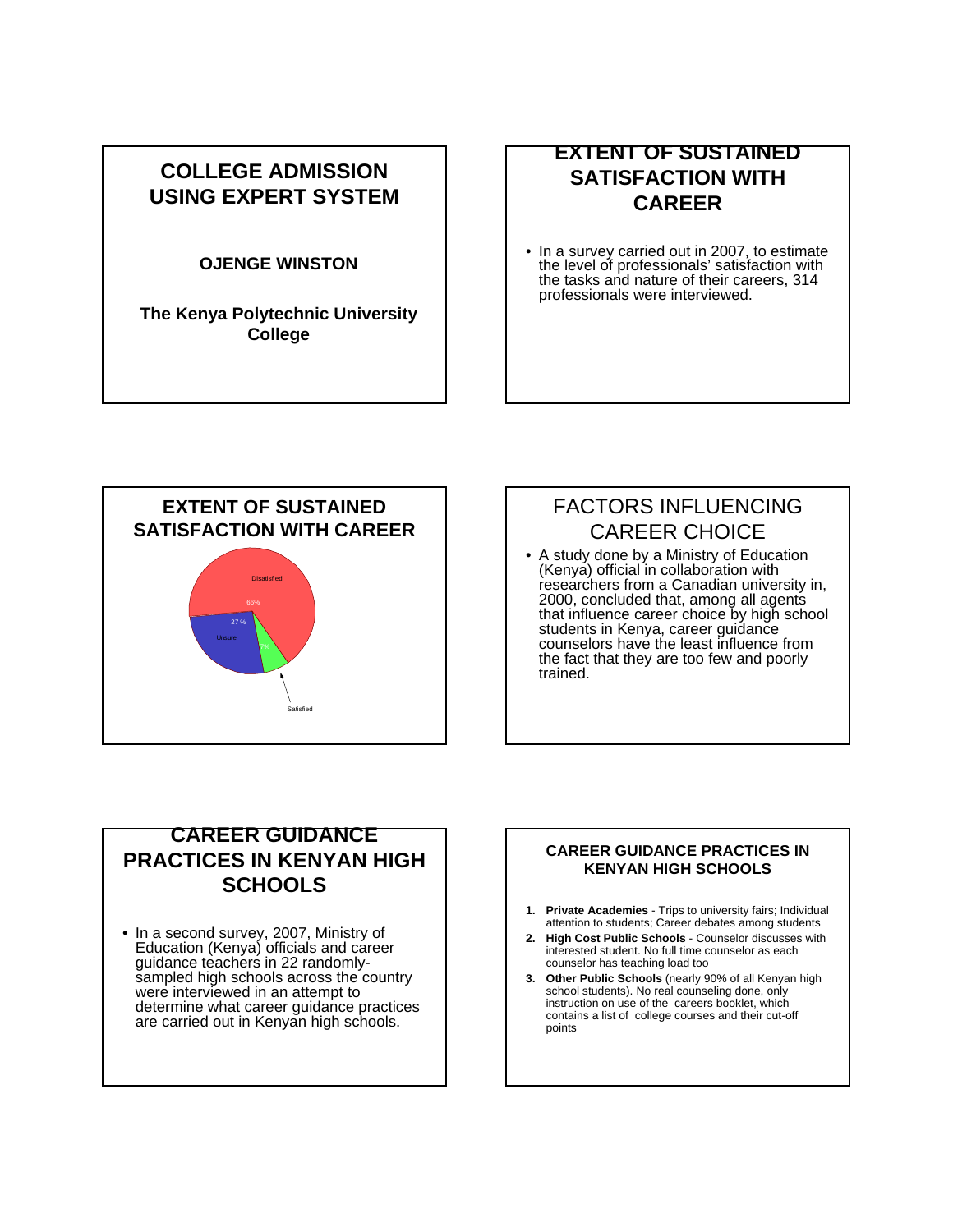### **PROBLEM STATEMENT**

- Due to poor career guidance in high school, college admission in Kenya largely places students in college courses not best suited for them.
- As a result, there is mismatch between occupations most professionals have and the occupations they would have felt most comfortable in.
- There is need of an appropriate College-course Admission Model to solve the above problem.

## **RESEARCH QUESTIONS**

- What factors most appropriately determine one's most suitable career?
- What is the most appropriate design of a KBS model that integrates Knowledge from necessary knowledge sources and recommends suitable college courses in a specific?
- What is the most appropriate prototype that can demonstrate the functionalities of the above model?

# **OBJECTIVES**

- Determine factors that most appropriately determine one's most suitable career.
- Design a model that integrates Knowledge from necessary knowledge sources and recommends suitable college courses in a specific college.
- Design and develop a prototype to demonstrate some of the functionalities of the above model.

# **RELATED APPROACHES**

#### **1. Personality Analysis**

- The premise for the use of the personality analysis to diagnose one's natural career is that human performance in a job situation is primarily dependent on;
- One's ability to comprehend certain unique cognitive concepts demanded by a job situation.
- One's natural disposition toward certain tasks and environments and not others

#### **2. Personality Test models and the most appropriate**

- **Big 5 model** Defines 5 traits; Extroversion/Orderliness / Emotional stability /Accommodation / Inquisitiveness; each measurable in five degrees. Too many groupings (125 different ways to respond) which are hard to model.
- **Enneagram model** Theological and defines 3 attributes;
- which of 9 personality types one is
- the nature of the conflicting forces of each personality
- the cycle of change that is constant in human nature Highly controversial and not grounded on solid science.

#### **Personality Test models and the most appropriate Cont'd**

- **Astrology Sign model** Analyses personality by determining which planet rules one's sign of zodiac and which of the four elements (air, earth, water and fire) one most relates to, to show how that element affects one's sign's predisposition. Also controversial.
- **Aura Color model** Based on color psychology. Each person has a natural inclination toward certain colors and a natural dislike towards others, and that one's favorite color points to their personality. Controversial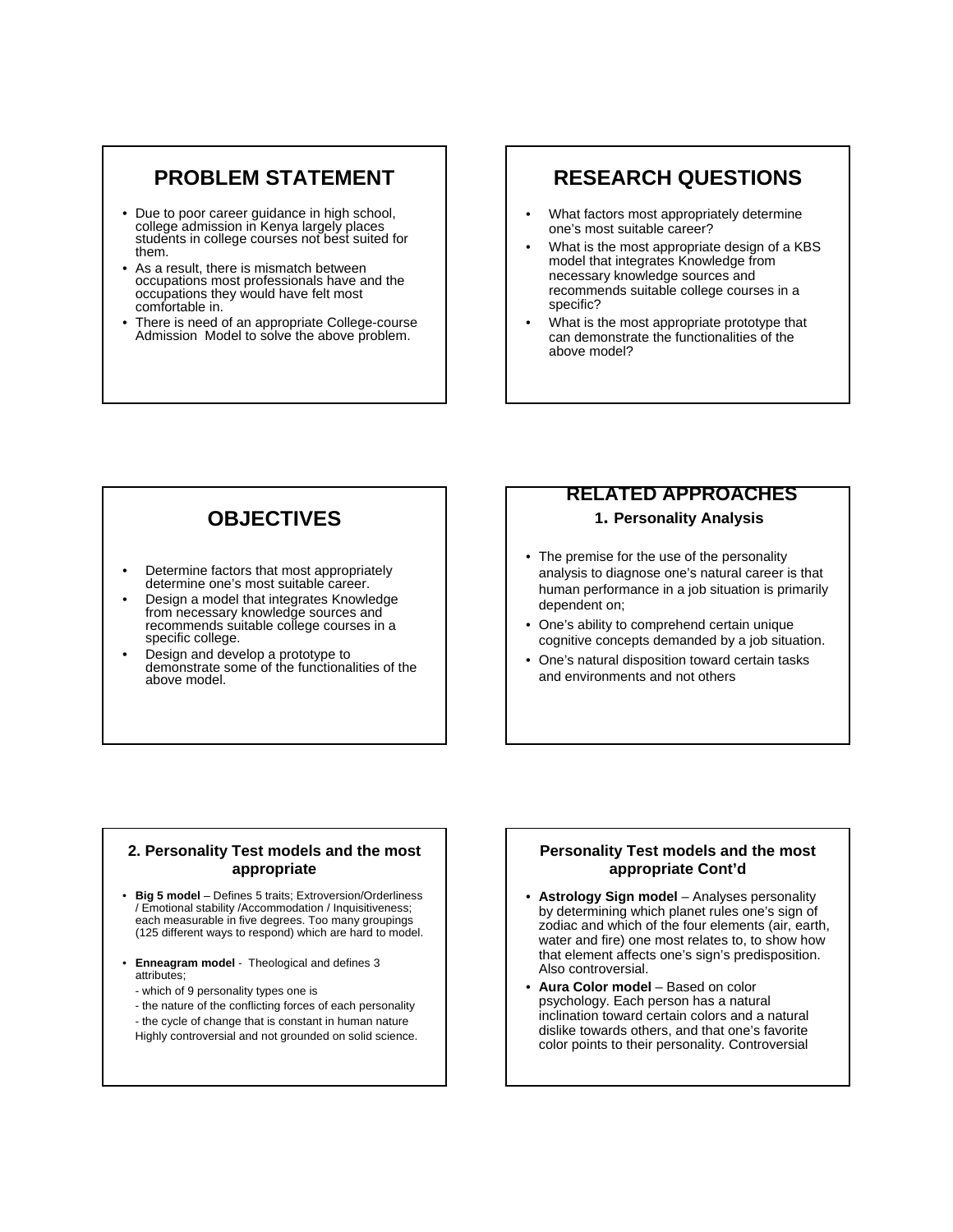### **Myers-Briggs Personality model**

Measures 4 significant human attributes;

- Personality extroverted or introverted.
- Outlook sensory or intuitive.
- Temperament thinking or feeling.
- Lifestyle judgmental or perceptive.
- Appropriate questions are presented to a testtaker. His/her responses used to evaluate personality type (the16-Personality Type model).
- Each of the 16 personality types has been competently linked, after decades of research, to a set of related job categories.

## **MODEL DESIGN**

#### Features;

- Personality Analysis
- Job simulation to enable student make informed decisions.
- Course Entrance using KNEC/JAB qualification criteria to establish one's cognitive ability.



| <u>1. PERSONALITY ANALYSIS EXPERT</u><br>SYSTEM (E.S.)                                                 |                                       |                     |  |  |
|--------------------------------------------------------------------------------------------------------|---------------------------------------|---------------------|--|--|
| Carl Jung's psychology extended by Briggs and Myers.<br><b>Measures 4 attributes:</b>                  |                                       |                     |  |  |
|                                                                                                        | • 1. Personality – a) Extrovert $(E)$ | b) Introvert (I)    |  |  |
| $\cdot$ 2. Outlook –                                                                                   | a) Sensory (S)                        | b) INtuitive $(N)$  |  |  |
| • 3. Temperament $-$ a) Thinking (T)                                                                   |                                       | b) Feeling $(F)$    |  |  |
| • 4. Lifestyle –                                                                                       | a) Judgmental (J)                     | b) Perceptive $(P)$ |  |  |
| The study reported adopted this model due to ease of<br>grouping and its firm grounding in psychology. |                                       |                     |  |  |

|                                 | Personality type & job category         |                                                        |                                                         |
|---------------------------------|-----------------------------------------|--------------------------------------------------------|---------------------------------------------------------|
| <b>OUTLOOK</b>                  | TEMPERAMENT/LIFESTYLE<br>(HUMAN NATURE) | TEMPERAMENT/<br><b>LIFESTYLE</b>                       | <b>PERSONALITY</b>                                      |
| Introspective<br>(Intuitive), N | Idealist (Feeling), NF                  | Mentor (Judgmental), NF                                | Teacher/Counselor/Home Economist, ENFJ                  |
|                                 |                                         |                                                        | Counselor/Teacher/Psychiatrist, INFJ                    |
|                                 |                                         | (Perceptive).<br>Advocate<br><b>NFP</b>                | Childcare/Secretary/Counselor, ENFP                     |
|                                 |                                         |                                                        | Psychologist/Editor/Artist, INFP                        |
|                                 | Rational (Thinking), NT                 | Coordinator (Judgmental),<br>NTJ                       | Manager/Lawyer/Operations Research, ENTJ                |
|                                 |                                         |                                                        | Sales/Journalist/Photographer, INTJ                     |
|                                 |                                         | Engineer<br>(Perceptive),<br><b>NTP</b>                | Engineer/Scientist/Social-Scientist, ENTP               |
|                                 |                                         |                                                        | Scientist/Engineer/Writer, INTP                         |
| Observant<br>(Sensory), S       | Guardian (Judgmental), SJ               | Administrator (Thinking),<br><b>SJT</b>                | Financial<br>Manager/Manager/Supervisor.<br><b>ESTI</b> |
|                                 |                                         |                                                        | Accountant/Engineer/Technician, ISTJ                    |
|                                 |                                         | (Feeling).<br>Conservator<br><b>SJF</b>                | Counselor/Childcare/Social Worker, ESFJ                 |
|                                 |                                         |                                                        | Health-worker/Teacher/Librarian, ISFJ                   |
|                                 | Artisan (Perceptive), SP                | Operator (Thinking), SPT<br>Entertainer (Feeling), SPF | Builder/Plumber/Carpenter, ESTP                         |
|                                 |                                         |                                                        | Craft Worker/Statistician/Technician, ISTP              |
|                                 |                                         |                                                        | Actor/Musician/Teacher, ESFP                            |
|                                 |                                         |                                                        | Painter/Outdoor/Stock-clerk_ISEP                        |

### **2. COLLEGE ENTRANCE EXPERT SYSTEM**

- Many colleges have some criteria based on grades scored in selected subjects in specified examinations, for admitting students.
- For the prototype described here, the Kenya national examination council (KNEC) grading system, Kenya certificate of secondary examination (KCSE) and public university joint entrance criteria, Joint admission board (JAB) were modeled.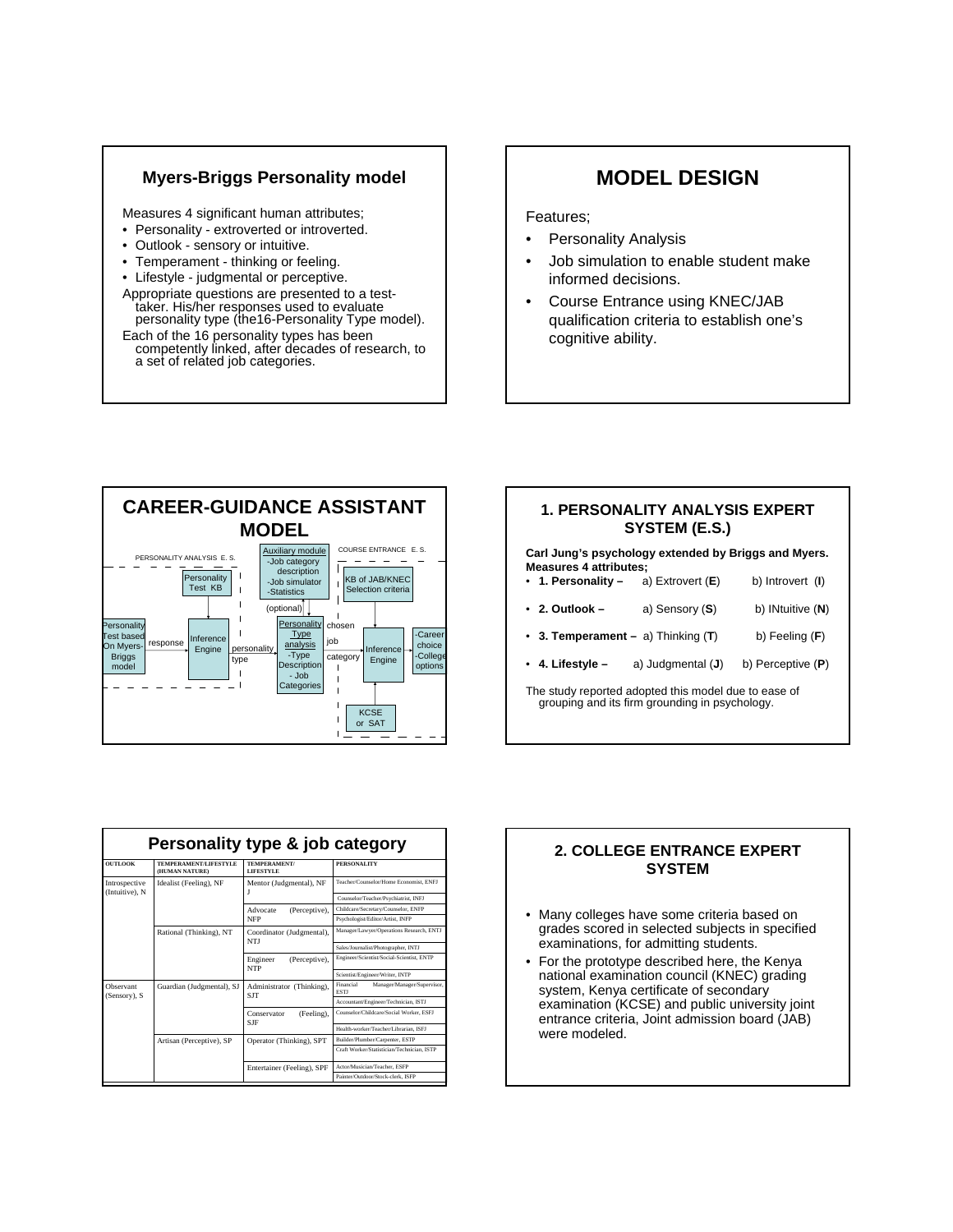

| <b>MODEL EVALUATION RESULTS</b> |                 |                                |  |
|---------------------------------|-----------------|--------------------------------|--|
|                                 | <b>CATEGORY</b> | <b>NUMBER &amp; PERCENTAGE</b> |  |
| 1.                              | Matching        | 74 (71%)                       |  |
| 2.                              | Not matching    | 30(29%)                        |  |
| <b>TOTAL</b>                    |                 | 104                            |  |
|                                 |                 |                                |  |
|                                 |                 |                                |  |
|                                 |                 |                                |  |



## **CHALLENGES**

- Interview of people difficult. Job satisfaction issues fairly intimate.
- The results of this study relies entirely on the honesty of the participants of the survey

### **CONCLUSION**

- 1. A model based on expert system concepts can achieve effective college admission.
- **2.** A significant percentage of professionals in Kenya are dissatisfied with the tasks and nature of their current vocations.
- **3.**Through prototype evaluation, we have shown that if colleges in Kenya implemented a system based on this model, then it is possible to achieve a career satisfaction level of up to 71% from the current 7%.

### **REFERENCE**

- 
- KEIRSY, D. 1995, *Portraits of Temperament*. Del Mar,<br>California: Prometheus Nemesis Book Company; 3rd edition<br>- KEIRSEY, D. AND BATES, M. 1998 *Please Understand Me II:<br>Character and Temperament Types. Del Mar, Californ*
- LEONDES, C. 2002. *Knowledge Based Systems*, English Language Edition, Eisevier Science and Technology Books
- NARALMBAIAH, G. AND YAN WAH L. 2004. Who Should Work With Whom? Building Effective Software Teams. *Communications of the ACM Archive 47, 79-82*
- OSORO, B. ET AL. 2000. Career decision-making of high school students in Kenya. *An International Journal for the*
- 
- Advancement of Counseling<br>- QUENK, N. 1999. Essentials of Myers-Briggs Indicator<br>Assessment (Essentials of Psychological Assessment). Wiley<br>- WHITE, P. 2002. College Selection Program, Department of<br>College Guidance, Summe